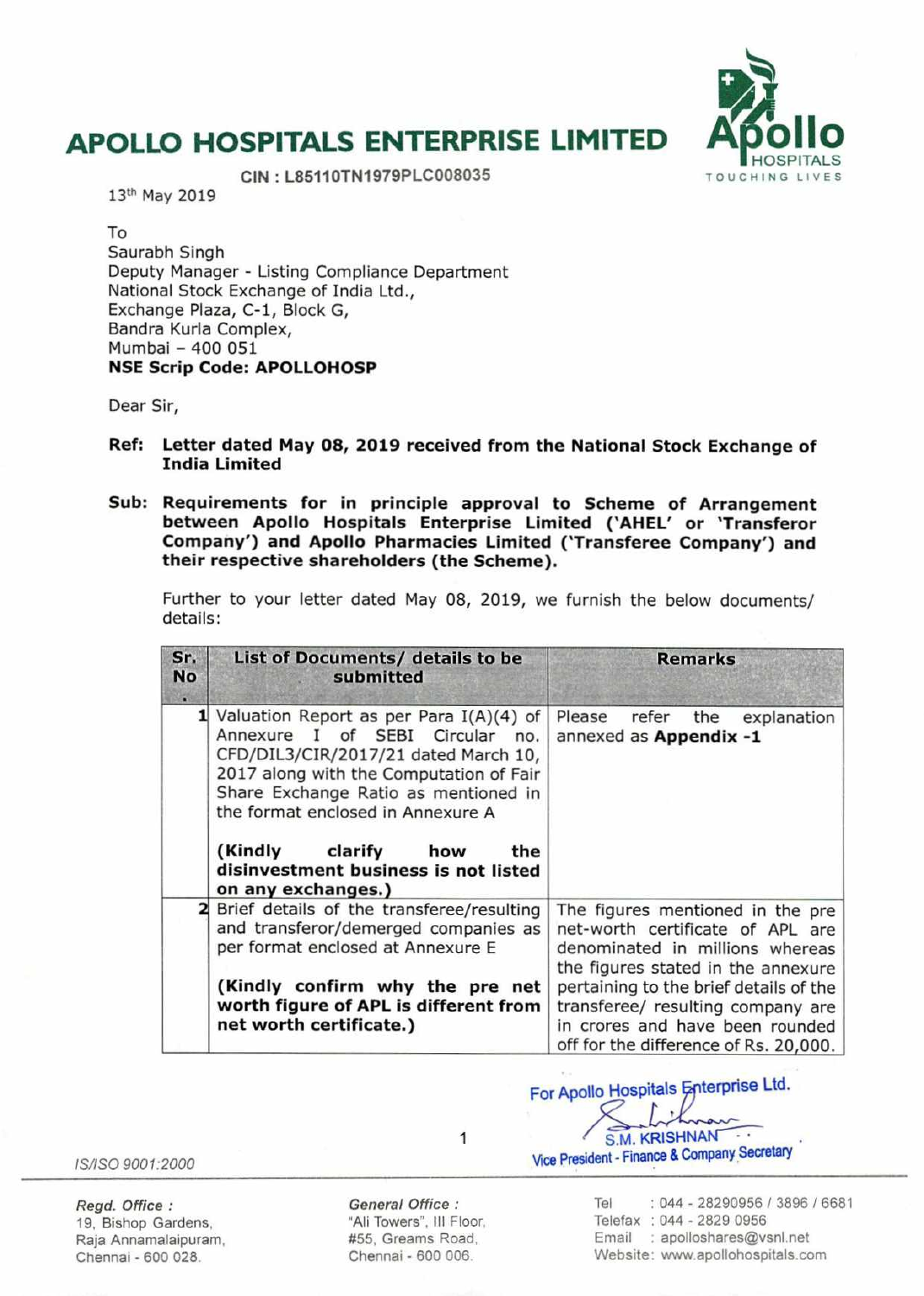



**CIN : L851101N1979PLC008035** 

We trust the above documents/ clarifications meet with your requirements and accordingly request you to provide necessary **"No Objection"** at the earliest to enable us to file the Scheme with the NCLT.

If you require any further clarifications/ information, we would be happy to provide the same.

Thanking you,

Yours faithfully, For **Apollo Ho,pitals Enterprise Limited** 

**S M Krishnan Company Secretary and Compliance Officer** 

Encl.: As above

IS/ISO 9001:2000 2

19, Bishop Gardens, The Main Towers", III Floor, "Ali Towers", III Floor, Raia Annamalaipuram, The Main Main H Raja Annamalaipuram, Chennai - 600 028. Chennai - 600 006.

Regd. Office: **General Office:** 

Tel : 044 - 28290956 / 3896 / 6681 Telefax : 044 - 2829 0956 Email : apolloshares@vsnl.net Website: www.apollohospitals.com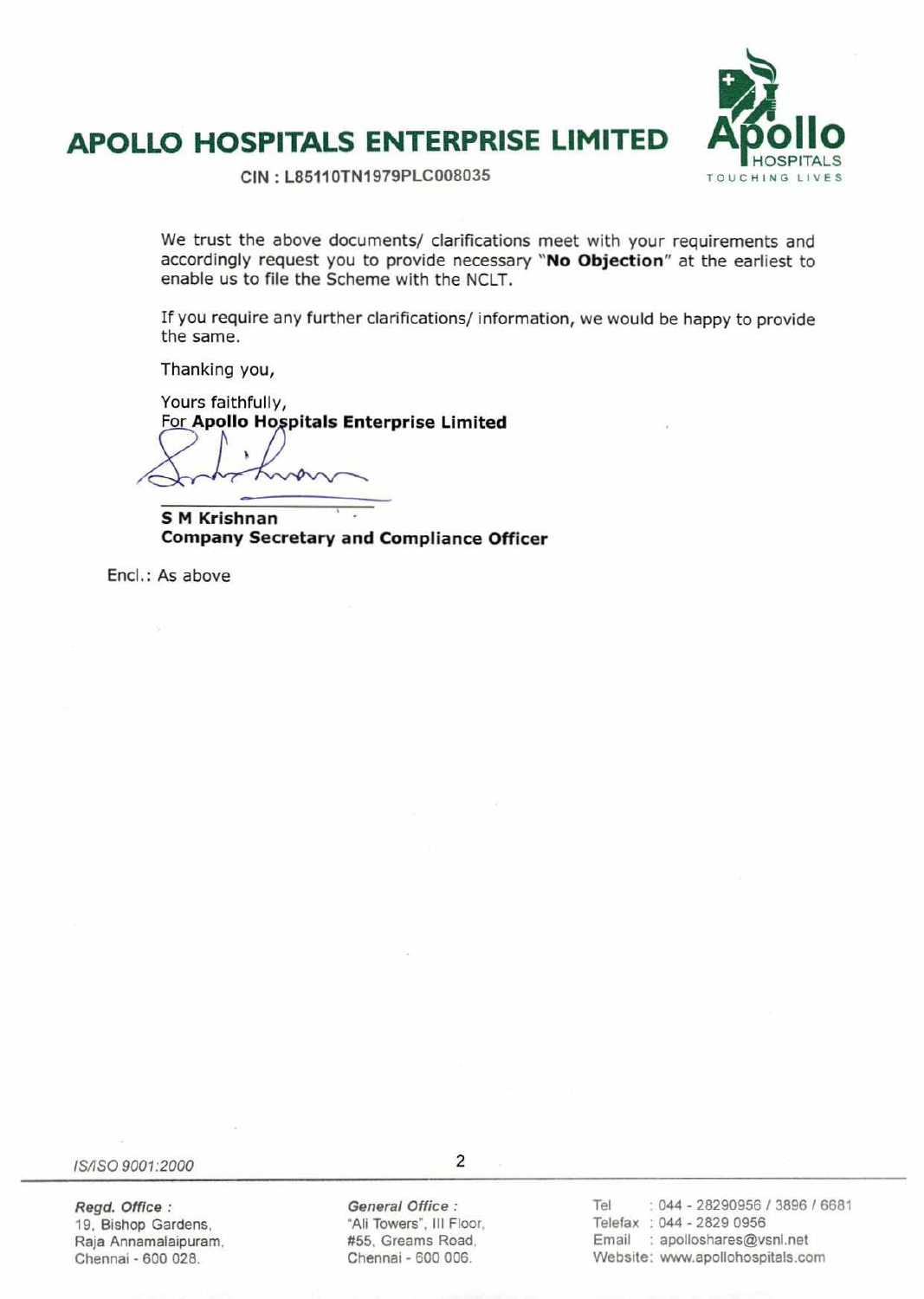# B S R & Associates LLP

Chartered Accountants

**5th Floor. Lodha Excelus, Apollo Mills Compound N. M. Joshi Marg. Mahalaxmi Mumbal** - **400 011 India** 

**Telephone +91 (22) 4345 5300 Fax +91 (22) 4345 5399** 

## **Strictly Private** & **Confidential**

The Manager National Stock Exchange of India Limited Exchange Plaza, C-I, Block G Bandra Kurla Complex Mumbai —400 051.

Date: 13 May 2019

#### **Ref: Letter dated 8 May 2019 received from the National Stock Exchange of India Limited**

# **Sub: Requirements for in principal approval to Scheme of Arrangement between Apollo Hospitals Enterprise Limited ('AHEL' or 'Company') and Apollo Pharmacies Limited ('Transferee Company') and their respective shareholders (the Scheme)**

Dear Sir,

With respect to AHEL's submission dated 3 May 2019 and further to your letter dated 8 May 2019, we clarify the following:

#### *Query:*

Kindly clarify how the disinvestment business is not listed on any exchanges

### *CIarflcaiion/Response to the query:*

AHEL is listed on the National Stock Exchange and the Bombay Stock Exchange in India.

It provides healthcare services internationally and in India. The Company's healthcare facilities comprise primary, secondary, and tertiary care facilities. As of 30 September 2018, it operated 69 hospitals with 9,834 beds ("hospital business"). In addition, the Company operates retail pharmacy business which consisted of 3,167 retail pharmacy stores as of 30th September 2018, having a presence in +400 cities, 24 states including 4 Union territories across India which dispense multi brand pharmacy products. Accordingly, AHEL as a whole, constitues of two businesses, namely the hospital business and the pharmacy business.

The Board of Directors of AHEL ("Management") is contemplating a transfer of the front-end retail operations of AHEL's pharmacy business ("Target" or "Divestment Business") to a newly formed



For Apollo Hospitals Enterprise Ltd. S.M. KRISHNAN -

Vice President - Finance & Company Secretary

**B S R & Associates (a partnership firm with Rstration No. BA692261 converted into B S R & Associates LLP (a Limited Liability,<br>Partnership with LLP Registration No. AAB-8182) wifect from October 14, 2013** 

sistered Offic **5th Floor, Lodha Excelus Apollo Mills Compound<br>N. M. Joshi Marg. Mahalaxmi** t**bal** - 400 01